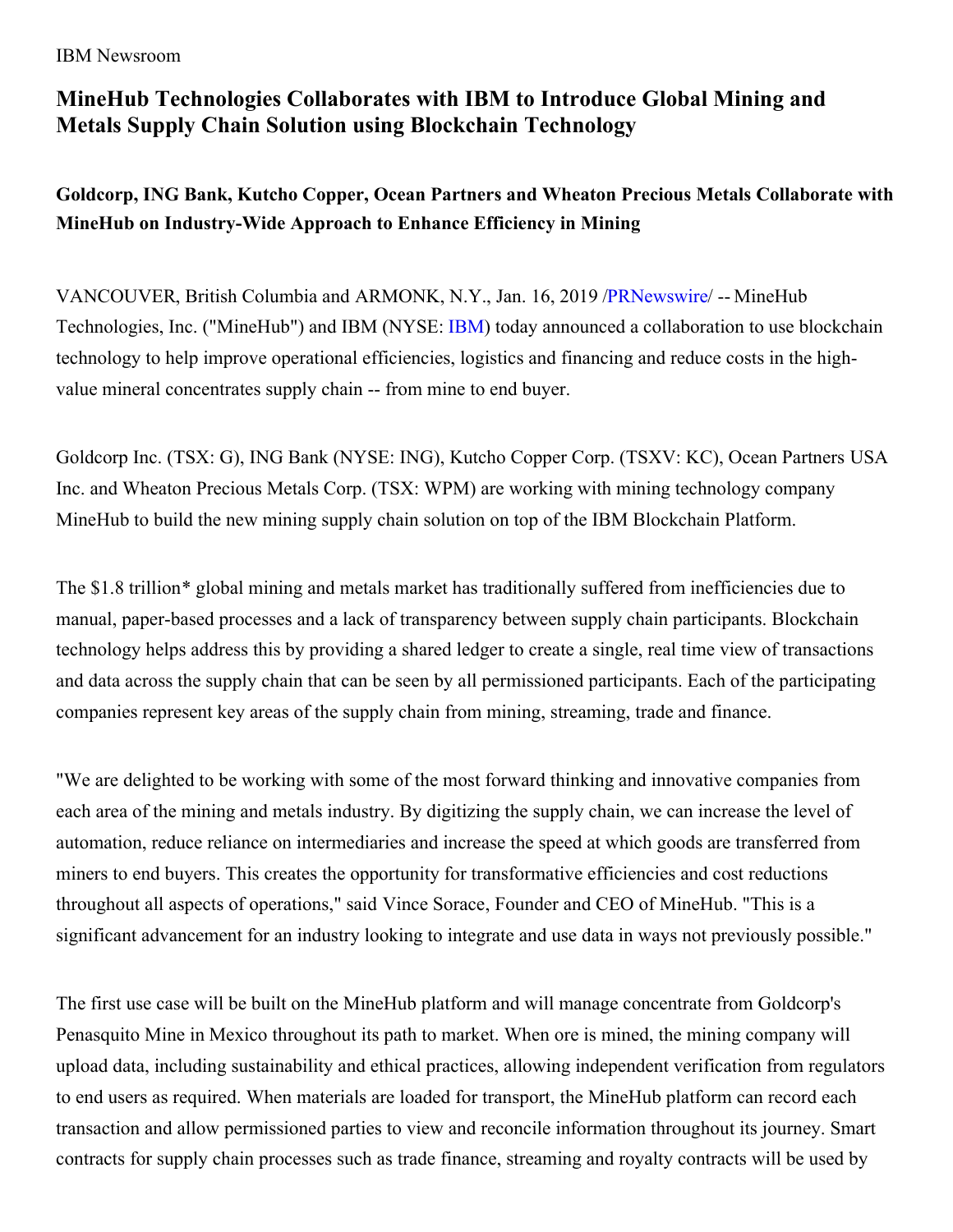companies such as Wheaton Precious Metals and other institutions who provide credit facilities such as ING Bank in connection with the Penasquito Mine.

Arnout van Heukelem, Global Head of Metals and Mining at ING said, "As a global leader in banking in the metals and mining sector, we feel many of the operational challenges that our clients face. Blockchain has the potential to reduce or even overcome these, as shown by our pioneering work in energy with VAKT, in trade finance with Komgo and Voltron, and in the soft commodity sector. I am excited to be working together with MineHub and help our clients in metals and mining lower costs, increase transparency and contribute to sustainable production and trading."

The MineHub supply chain platform is built on the cloud-based IBM Blockchain Platform, powered by the Linux Foundation's Hyperledger Fabric. MineHub plans to expand the collaboration to additional members across the mining industry to encourage innovation and new applications using the technology.

"Blockchain technology can serve as the foundation for transforming entire business processes in the mining industry while creating greater transparency across the supply chain," said Manish Chawla, general manager, Global Industrial Products, IBM. "By bringing together stakeholders at different points across the mining and minerals supply chain, MineHub is building a platform that has the potential to bring new levels of efficiency and trust to the mining industry."

MineHub and IBM plan to work together to collaborate on new ways to scale and expand the platform, identify new use cases, and incorporate innovative technologies into the platform in the future.

### **About MineHub**

MineHub [\(www.MineHub.com](https://c212.net/c/link/?t=0&l=en&o=2347986-1&h=3481745109&u=http%3A%2F%2Fwww.minehub.com%2F&a=www.MineHub.com)) is an innovative technology company developing a new generation of cost saving applications for the mining and metals industry. MineHub has established a consortium of leading industry partners including Goldcorp Inc., Kutcho Copper Corp., ING Bank, Ocean Partners USA Inc. and Wheaton Precious Metals Corp. to build the MineHub platform which manages high value assets from mine to end buyer across the mining and metals supply chain. Built using Hyperledger Fabric in collaboration with IBM, the MineHub platform will bring automation, cost savings, enable greater security, transparency, auditability and efficiency among participants.

### **About IBM Blockchain**